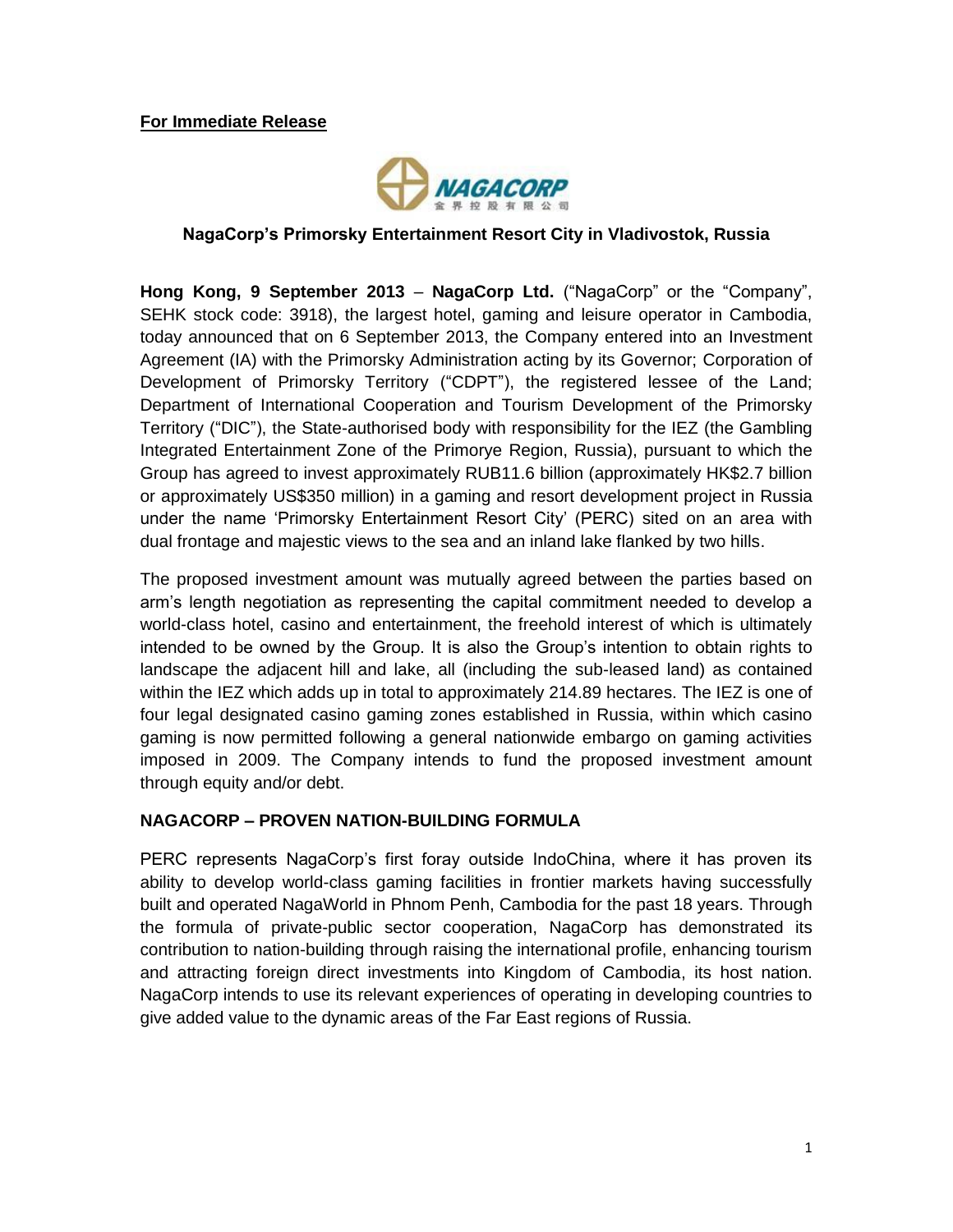## **PRIMORSKY ENTERTAINMENT RESORT CITY**

The vision of the company is to ultimately develop a sustainable city called PERC in the Primorsky Region, Vladivostok, combining the key elements of environment, business and community so that PERC is environmentally friendly, socially responsible and economically viable.

The Vladivostok vicinity is an eco-tourism paradise of natural rolling hills, stunning bays, rivers, lakes, temperate forest, shrubs and flowers. The IEZ can be a garden city, vibrant and high-energy, with a community engaging in successful business activities with gaming as a catalyst and built around an ecologically-friendly surrounding, targeting the colder climate regions of Northeast China, South Korea and Japan.

The vision for the future is a cosmopolitan and comprehensive community of not less than 20,000 people**.** The hotel suites homes shall be developed in phases with each phase consisting of 1,000 units. Each unit will be self-contained and measure about 120 square metres, with two rooms, one lounge and one kitchen. The Group will work with the local and national government officials to assist and allow foreign purchasers of the dwellings to obtain visas.

The Group has already obtained rights to build more commercial hotel suite units on a phase-by-phase basis subject to the success of the preceding phase. The intention is to ensure the continuing success of IEZ which will be a vibrant and high-energy zone. Ultimately, the Company aims to attract US\$1.8 billion by 2025 as foreign direct investment, a quota set by the Primorsky administration.

PERC aims to be the epicentre of the gaming zone in Russia, a town with business activities throughout the day.

The main business catalyst is gambling; SMIs transportation, trading logistics, retail and supplies necessities such as meats, seafood, vegetables, flowers etc will also flourish. Sometime in the near future the Company will build entertainment streets consisting of shops, eateries with shows, comedians and entertainers on the street.

NagaCorp Russia shall start with a Casino Hotel Complex of at least 100 gaming tables, 500 gaming machines, a multi-purpose international-class MICE/theatre facility with at least a 2,000-persons capacity, 10 F&B outlets, and entertainment outlets such as Karaoke and spa etc. The multi-purpose hall shall be connected to a multi-storied car park catering to vehicles coming in from downtown Vladivostok and the neighbouring cities.

With dual frontage to the sea and an inland lake and flanked by two hills, PERC will be a very livable garden city with an emphasis on eco-friendly and energy-efficient buildings.

The Company anticipates that the process of obtaining all necessary permits for the construction of the Casino Hotel Complex and the hotel suite units will be in the order of one to two years. Thereafter, it is envisaged that the Project will be completed within four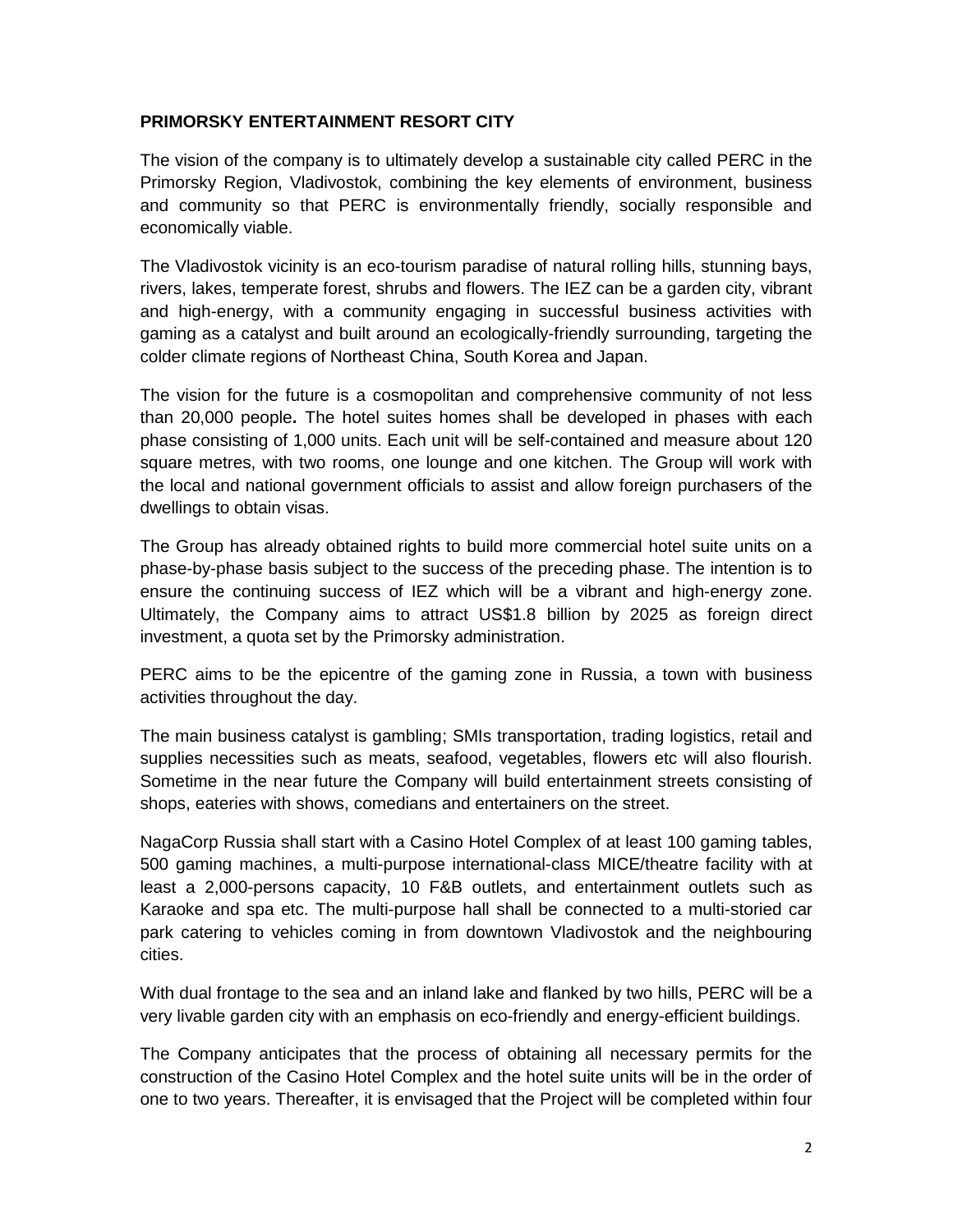years from the date of obtaining all approvals. Accordingly the Company expects that the Casino Hotel Complex may not begin operations before 2018.

## **GAMING TAX**

After the Subsidiary is established, it will, in due course, apply for the Casino Permit pursuant to the federal laws of Russia. A casino permit for operating in the IEZ would be unlimited in duration and would permit the Group to conduct all gambling activities within the Casino Hotel Complex.

Russia currently offers a favourable tax environment for gaming business compared to other more established gaming jurisdictions. The only gaming tax is a monthly gaming tax of approximately US\$4,200 per gaming table and a monthly gaming tax of approximately US\$250 per gaming machine. In establishing its Subsidiaries, the Group intends to adopt a suitable tax-efficient structure, taking advantage, where appropriate, of one or more jurisdictions having a preferential double tax treaty with Russia.

### **INFRASTRUCTURE**

The Primorye Region is in the Far Eastern economic region of Russia and has the city of Vladivostok as its administrative center. It hosts the IEZ, which is one of four designated casino gaming zones established in Russia, within which casino gaming is now permitted. The IEZ is sited about 50km from downtown Vladivostok and 20km from the international airport. Pursuant to the Investment Agreement, NagaCorp will be responsible for the internal development and operation of the infrastructure facilities within the Casino Hotel Complex and hotel units on the Company's land, while the Primorsky Administration shall be responsible for the build-out of all external infrastructure and essential services necessary to develop and operate the IEZ, including a four-lane highway connecting the IEZ to the international airport and downtown Vladivostok and others such as power supply, water, sewage etc.

Russia currently offers a favorable tax environment for gaming businesses compared to other more established gaming jurisdictions, while Vladivostok is strategically sited close to high GDP regions i.e. the three provinces of Northeast China, South Korea and Japan.

# **PRIMORSKY MY SECOND HOME PROGRAM**

The Company shall pre-sell 1,000 hotel suite units within the Casino Hotel Complex mostly to foreign buyers under the concept of 'Primorsky My Second Home' with the purpose of building a community. The Investment Agreement provides for the rights of the Group to pre-sell the hotel suites before and during the construction phase in accordance with the applicable laws of Russia. The company envisages that with a population of about 300 million and a combined GDP of US\$7 trillion in the surrounding target countries i.e. Northeast China, South Korea and Japan, there is considerable demand for affordable and good-yield hotel suites units sited in the IEZ which is positioned as a vibrant city. The Group has already obtained rights for more land to build on a phase-by-phase basis subject to the success of the preceding phase.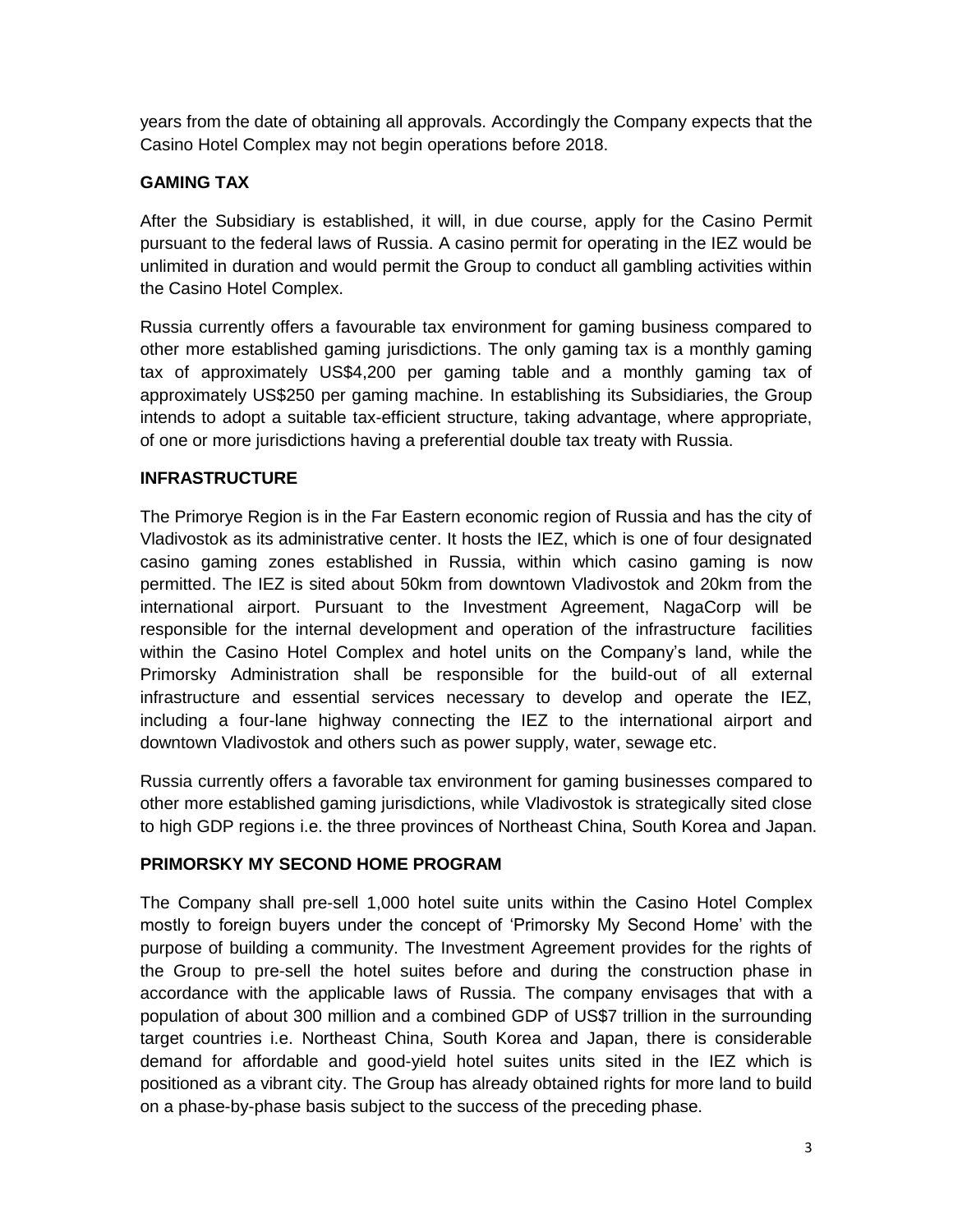When completed, the 'Primorsky Entertainment Resort City' project will extend NagaCorp's footprint to the new frontier market of Russia, giving it a foothold there while remaining the operator of the finest business, leisure and entertainment integrated complex in Indochina.

#### # # #

## **ABOUT NAGACORP LTD**

NagaCorp Ltd. was listed on The Hong Kong Stock Exchange in October 2006 (SEHK stock code: 3918). Established in 1995, NagaCorp's wholly owned subsidiary NagaWorld Ltd. owns, manages and operates the only world class comprehensive hotel casino entertainment complex in Phnom Penh, the capital city of the Kingdom of Cambodia. It owns a casino license valid for 70 years and exclusive gaming rights for a period of around 41 years (1995-2035).

NagaCorp Ltd. is a member of the Hang Seng Foreign Companies Composite Index and the Hang Seng Global Composite Index.

### **For further information, please contact Hill+Knowlton Strategies Asia**

Chan Kwai Seng Tel: +852 2894 6314 E-mail: kwaiseng.chan@hkstrategies.com

Vivienne Leung Tel: +852 2894 6262 E-mail: vivienne.leung@hkstrategies.com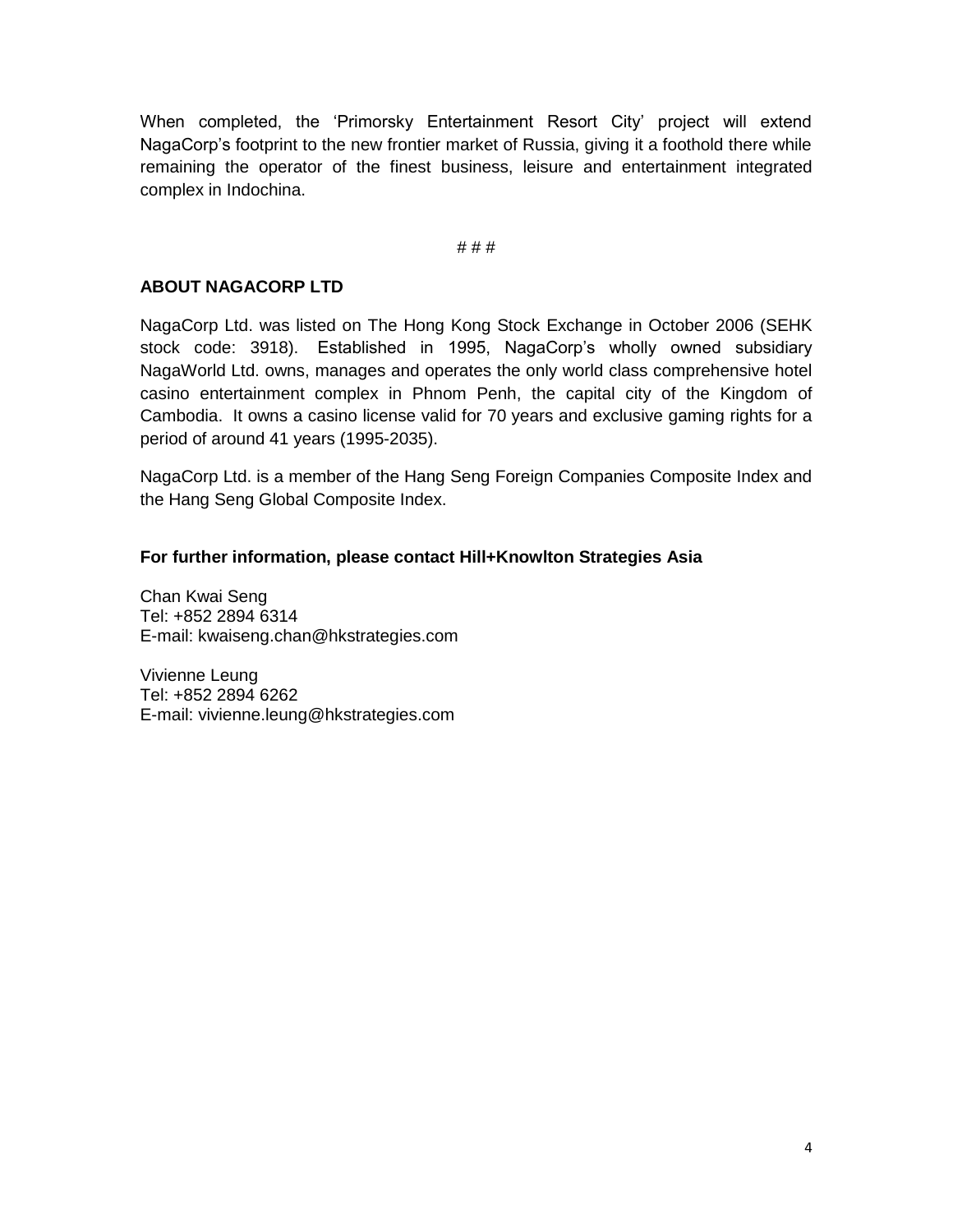**Photos and Captions:**



Perspective of 'Primorsky' Entertainment Resort City (PERC)



Perspective of 'Primorsky' Entertainment Resort City (PERC)